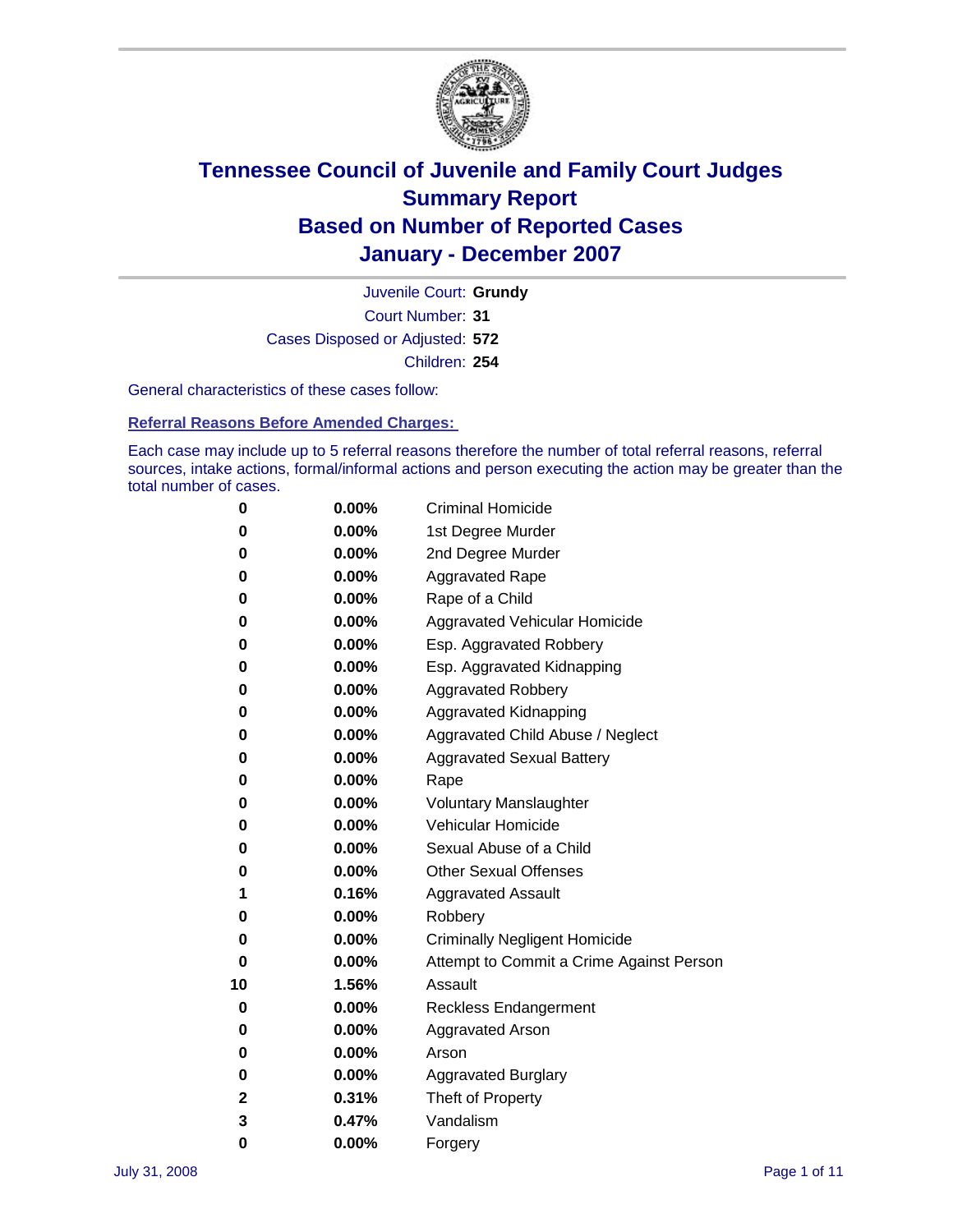

Court Number: **31** Juvenile Court: **Grundy** Cases Disposed or Adjusted: **572** Children: **254**

#### **Referral Reasons Before Amended Charges:**

Each case may include up to 5 referral reasons therefore the number of total referral reasons, referral sources, intake actions, formal/informal actions and person executing the action may be greater than the total number of cases.

| 0            | 0.00% | <b>Worthless Checks</b>                                     |
|--------------|-------|-------------------------------------------------------------|
| 0            | 0.00% | Illegal Possession / Fraudulent Use of Credit / Debit Cards |
| 1            | 0.16% | <b>Burglary</b>                                             |
| 0            | 0.00% | Unauthorized Use of a Vehicle                               |
| 1            | 0.16% | <b>Cruelty to Animals</b>                                   |
| 0            | 0.00% | Sale of Controlled Substances                               |
| 9            | 1.41% | <b>Other Drug Offenses</b>                                  |
| 8            | 1.25% | <b>Possession of Controlled Substances</b>                  |
| 0            | 0.00% | <b>Criminal Attempt</b>                                     |
| 1            | 0.16% | Carrying Weapons on School Property                         |
| 1            | 0.16% | Unlawful Carrying / Possession of a Weapon                  |
| 1            | 0.16% | <b>Evading Arrest</b>                                       |
| 0            | 0.00% | <b>Escape</b>                                               |
| 1            | 0.16% | Driving Under Influence (DUI)                               |
| 11           | 1.72% | Possession / Consumption of Alcohol                         |
| $\mathbf{2}$ | 0.31% | Resisting Stop, Frisk, Halt, Arrest or Search               |
| 0            | 0.00% | <b>Aggravated Criminal Trespass</b>                         |
| 0            | 0.00% | Harassment                                                  |
| 0            | 0.00% | Failure to Appear                                           |
| 0            | 0.00% | Filing a False Police Report                                |
| 0            | 0.00% | Criminal Impersonation                                      |
| 14           | 2.19% | <b>Disorderly Conduct</b>                                   |
| 1            | 0.16% | <b>Criminal Trespass</b>                                    |
| 1            | 0.16% | <b>Public Intoxication</b>                                  |
| 0            | 0.00% | Gambling                                                    |
| 61           | 9.53% | Traffic                                                     |
| 0            | 0.00% | <b>Local Ordinances</b>                                     |
| 0            | 0.00% | Violation of Wildlife Regulations                           |
| 0            | 0.00% | Contempt of Court                                           |
| 7            | 1.09% | Violation of Probation                                      |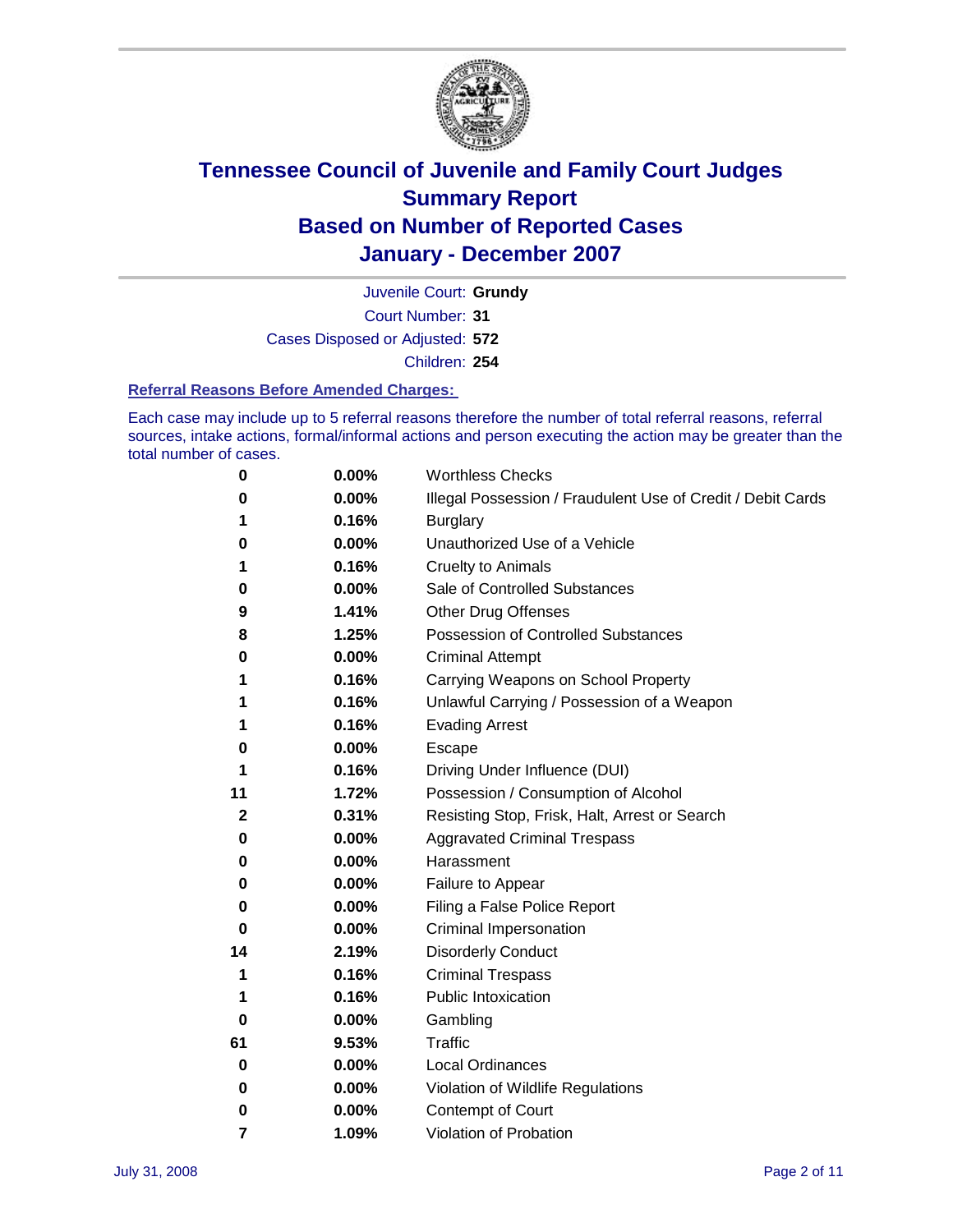

Court Number: **31** Juvenile Court: **Grundy** Cases Disposed or Adjusted: **572** Children: **254**

#### **Referral Reasons Before Amended Charges:**

Each case may include up to 5 referral reasons therefore the number of total referral reasons, referral sources, intake actions, formal/informal actions and person executing the action may be greater than the total number of cases.

| 0        | 0.00%   | Violation of Aftercare                 |
|----------|---------|----------------------------------------|
| 11       | 1.72%   | Unruly Behavior                        |
| 53       | 8.28%   | Truancy                                |
| 8        | 1.25%   | In-State Runaway                       |
| $\bf{0}$ | 0.00%   | Out-of-State Runaway                   |
| 25       | 3.91%   | Possession of Tobacco Products         |
| 0        | 0.00%   | Violation of a Valid Court Order       |
| $\bf{0}$ | 0.00%   | Violation of Curfew                    |
| 0        | 0.00%   | Sexually Abused Child                  |
| 0        | 0.00%   | <b>Physically Abused Child</b>         |
| 0        | 0.00%   | Dependency / Neglect                   |
| $\bf{0}$ | 0.00%   | <b>Termination of Parental Rights</b>  |
| 0        | 0.00%   | <b>Violation of Pretrial Diversion</b> |
| 0        | 0.00%   | Violation of Informal Adjustment       |
| 276      | 43.13%  | <b>Judicial Review</b>                 |
| 0        | 0.00%   | <b>Administrative Review</b>           |
| $\bf{0}$ | 0.00%   | <b>Foster Care Review</b>              |
| 91       | 14.22%  | Custody                                |
| 8        | 1.25%   | Visitation                             |
| 4        | 0.63%   | Paternity / Legitimation               |
| 0        | 0.00%   | Child Support                          |
| 0        | 0.00%   | <b>Request for Medical Treatment</b>   |
| $\bf{0}$ | 0.00%   | <b>Consent to Marry</b>                |
| 28       | 4.38%   | Other                                  |
| 640      | 100.00% | <b>Total Referrals</b>                 |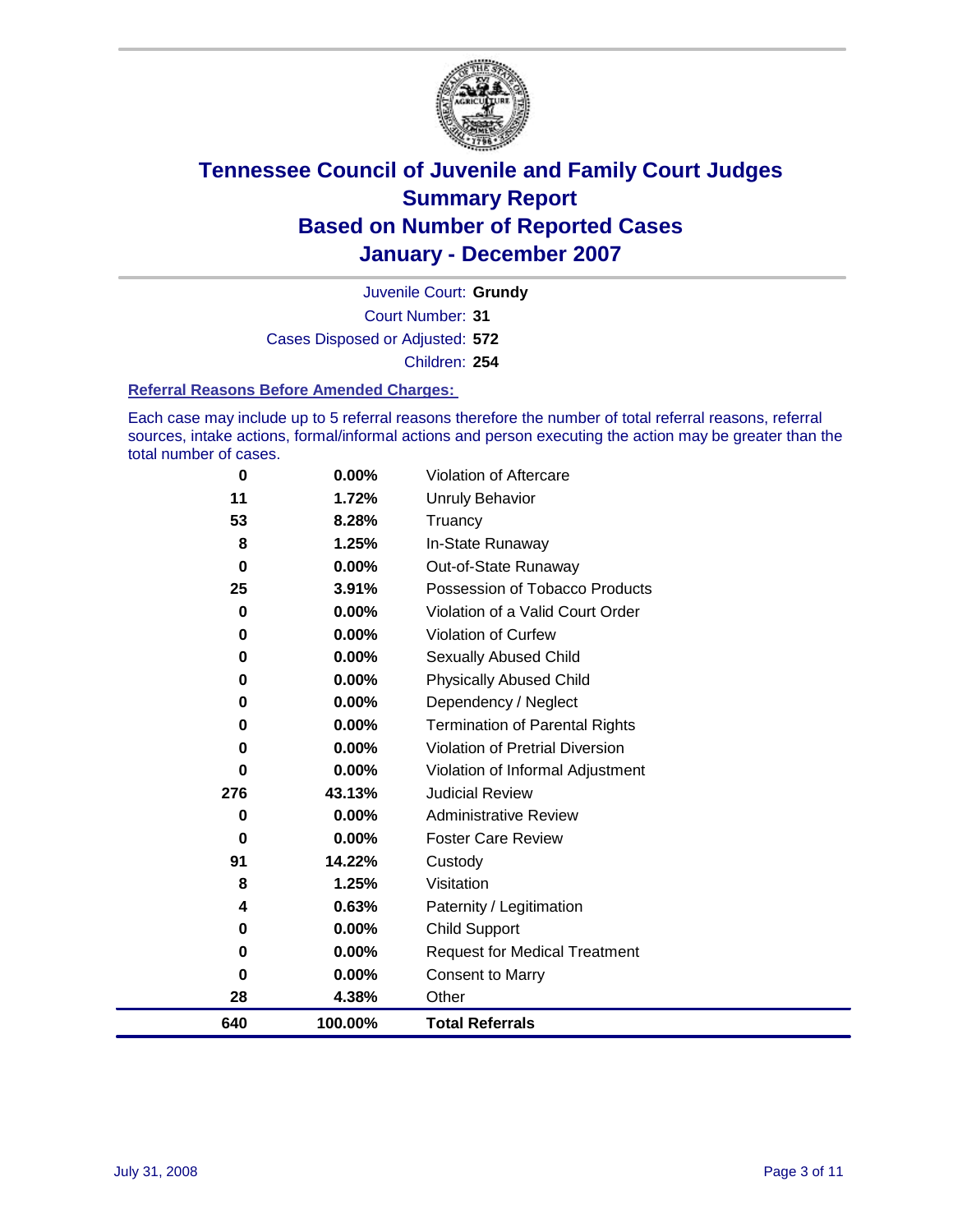

| Juvenile Court: Grundy          |  |
|---------------------------------|--|
| Court Number: 31                |  |
| Cases Disposed or Adjusted: 572 |  |
| Children: 254                   |  |
| <b>Referral Sources: 1</b>      |  |

| 154          | 24.06%   | Law Enforcement                   |
|--------------|----------|-----------------------------------|
| 72           | 11.25%   | Parents                           |
| 45           | 7.03%    | Relatives                         |
| 0            | 0.00%    | Self                              |
| 52           | 8.13%    | School                            |
| 0            | 0.00%    | <b>CSA</b>                        |
| 83           | 12.97%   | <b>DCS</b>                        |
| 0            | 0.00%    | <b>Other State Department</b>     |
| 1            | 0.16%    | <b>District Attorney's Office</b> |
| 222          | 34.69%   | <b>Court Staff</b>                |
| 0            | 0.00%    | Social Agency                     |
| 0            | $0.00\%$ | <b>Other Court</b>                |
| $\mathbf{2}$ | 0.31%    | Victim                            |
| 4            | 0.63%    | Child & Parent                    |
| 0            | 0.00%    | Hospital                          |
| 0            | 0.00%    | Unknown                           |
| 5            | 0.78%    | Other                             |
| 640          | 100.00%  | <b>Total Referral Sources</b>     |

### **Age of Child at Referral: 2**

| 254 | 100.00%  | <b>Total Child Count</b> |
|-----|----------|--------------------------|
| 0   | 0.00%    | Unknown / Not Reported   |
| 0   | $0.00\%$ | Ages 19 and Over         |
| 60  | 23.62%   | Ages 17 through 18       |
| 61  | 24.02%   | Ages 15 through 16       |
| 23  | 9.06%    | Ages 13 through 14       |
| 15  | 5.91%    | Ages 11 through 12       |
| 95  | 37.40%   | Ages 10 and Under        |
|     |          |                          |

<sup>1</sup> If different than number of Referral Reasons (640), verify accuracy of your court's data.

One child could be counted in multiple categories, verify accuracy of your court's data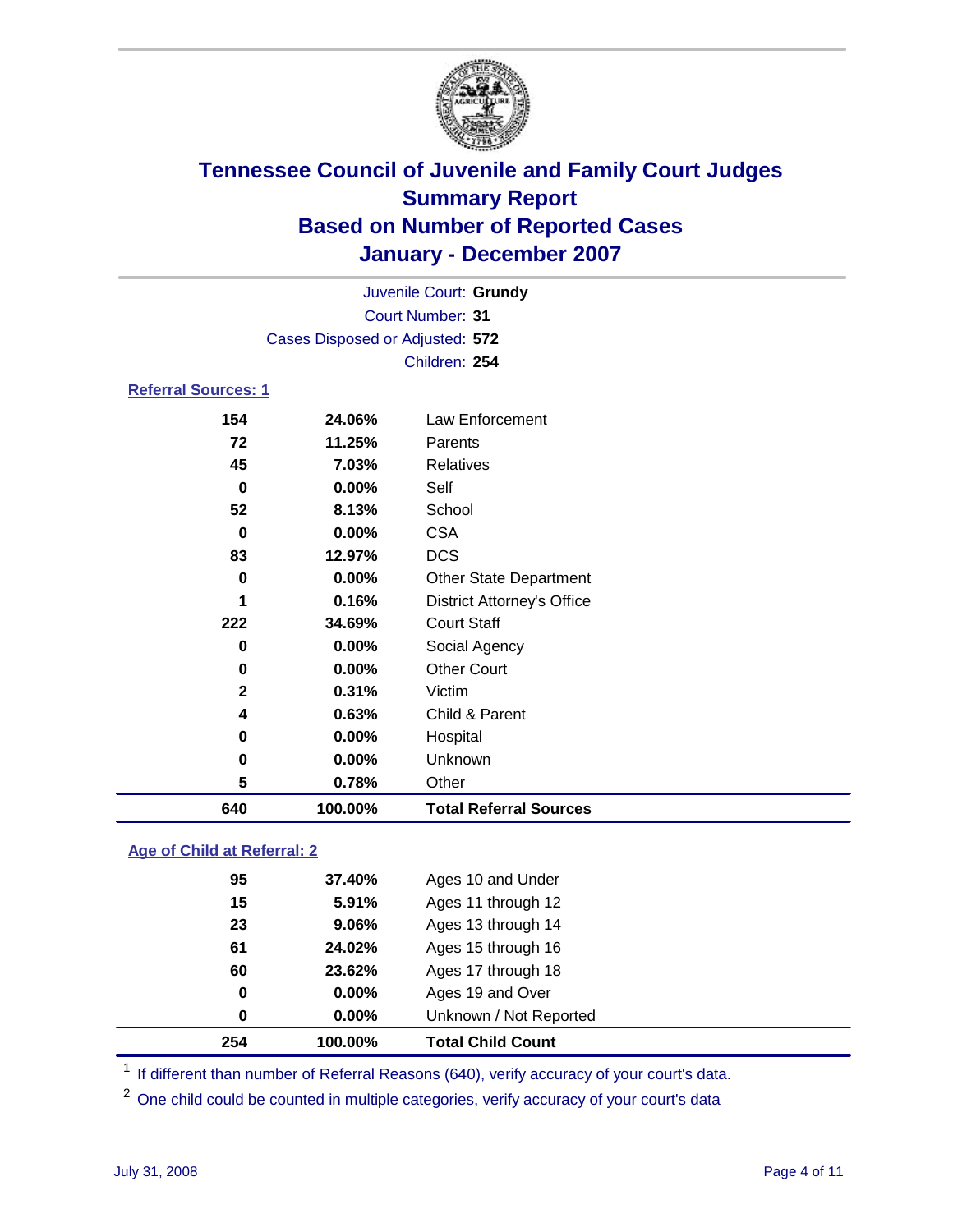

| Juvenile Court: Grundy                  |                                 |                          |  |  |  |
|-----------------------------------------|---------------------------------|--------------------------|--|--|--|
| <b>Court Number: 31</b>                 |                                 |                          |  |  |  |
|                                         | Cases Disposed or Adjusted: 572 |                          |  |  |  |
|                                         |                                 | Children: 254            |  |  |  |
| Sex of Child: 1                         |                                 |                          |  |  |  |
| 164                                     | 64.57%                          | Male                     |  |  |  |
| 90                                      | 35.43%                          | Female                   |  |  |  |
| $\bf{0}$                                | 0.00%                           | Unknown                  |  |  |  |
| 254                                     | 100.00%                         | <b>Total Child Count</b> |  |  |  |
| Race of Child: 1                        |                                 |                          |  |  |  |
| 250                                     | 98.43%                          | White                    |  |  |  |
| $\mathbf 2$                             | 0.79%                           | African American         |  |  |  |
| $\bf{0}$                                | 0.00%                           | Native American          |  |  |  |
| 1                                       | 0.39%                           | Asian                    |  |  |  |
| 1                                       | 0.39%                           | Mixed                    |  |  |  |
| $\mathbf 0$                             | 0.00%                           | Unknown                  |  |  |  |
| 254                                     | 100.00%                         | <b>Total Child Count</b> |  |  |  |
| <b>Hispanic Origin: 1</b>               |                                 |                          |  |  |  |
| $\mathbf{2}$                            | 0.79%                           | Yes                      |  |  |  |
| 252                                     | 99.21%                          | <b>No</b>                |  |  |  |
| $\mathbf 0$                             | 0.00%                           | Unknown                  |  |  |  |
| 254                                     | 100.00%                         | <b>Total Child Count</b> |  |  |  |
| <b>School Enrollment of Children: 1</b> |                                 |                          |  |  |  |
| 188                                     | 74.02%                          | Yes                      |  |  |  |
| 66                                      | 25.98%                          | No                       |  |  |  |
| $\mathbf 0$                             | 0.00%                           | Unknown                  |  |  |  |
| 254                                     | 100.00%                         | <b>Total Child Count</b> |  |  |  |

One child could be counted in multiple categories, verify accuracy of your court's data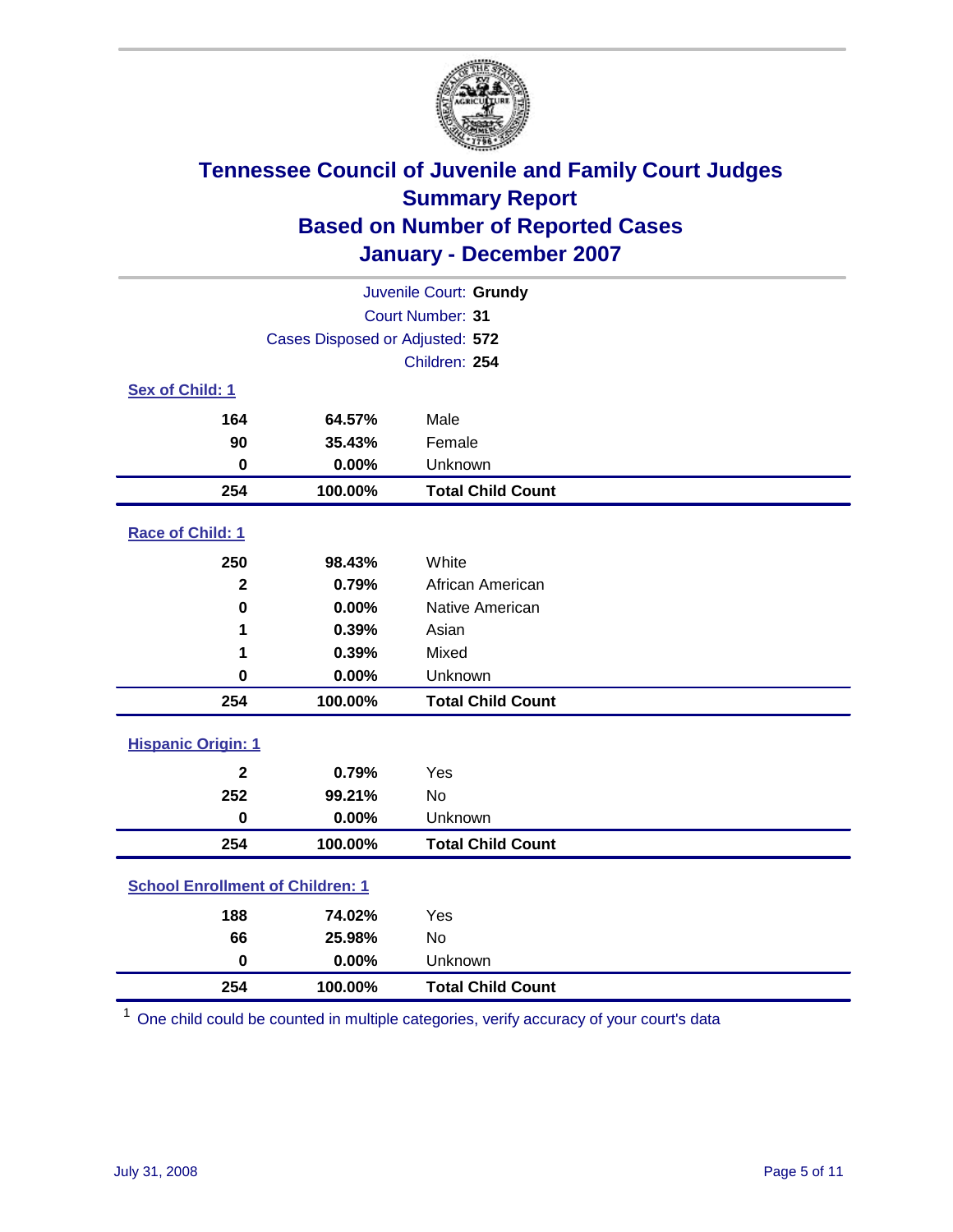

Court Number: **31** Juvenile Court: **Grundy** Cases Disposed or Adjusted: **572** Children: **254**

### **Living Arrangement of Child at Time of Referral: 1**

| 4  | 1.57%    | Other                        |
|----|----------|------------------------------|
| 0  | 0.00%    | Unknown                      |
| 1  | 0.39%    | Independent                  |
| 0  | 0.00%    | In an Institution            |
| 0  | $0.00\%$ | In a Residential Center      |
| 0  | 0.00%    | In a Group Home              |
| 8  | 3.15%    | With Foster Family           |
| 4  | 1.57%    | With Adoptive Parents        |
| 41 | 16.14%   | <b>With Relatives</b>        |
| 8  | 3.15%    | With Father                  |
| 91 | 35.83%   | With Mother                  |
| 28 | 11.02%   | With Mother and Stepfather   |
| 4  | $1.57\%$ | With Father and Stepmother   |
| 65 | 25.59%   | With Both Biological Parents |
|    |          |                              |

#### **Type of Detention: 2**

| 572 | 100.00%  | <b>Total Detention Count</b> |  |
|-----|----------|------------------------------|--|
| 0   | 0.00%    | Other                        |  |
| 568 | 99.30%   | Does Not Apply               |  |
| 0   | 0.00%    | <b>Unknown</b>               |  |
| 3   | 0.52%    | <b>Psychiatric Hospital</b>  |  |
| 0   | 0.00%    | Jail - No Separation         |  |
| 0   | $0.00\%$ | Jail - Partial Separation    |  |
| 0   | 0.00%    | Jail - Complete Separation   |  |
| 1   | 0.17%    | Juvenile Detention Facility  |  |
| 0   | 0.00%    | Non-Secure Placement         |  |
|     |          |                              |  |

<sup>1</sup> One child could be counted in multiple categories, verify accuracy of your court's data

<sup>2</sup> If different than number of Cases (572) verify accuracy of your court's data.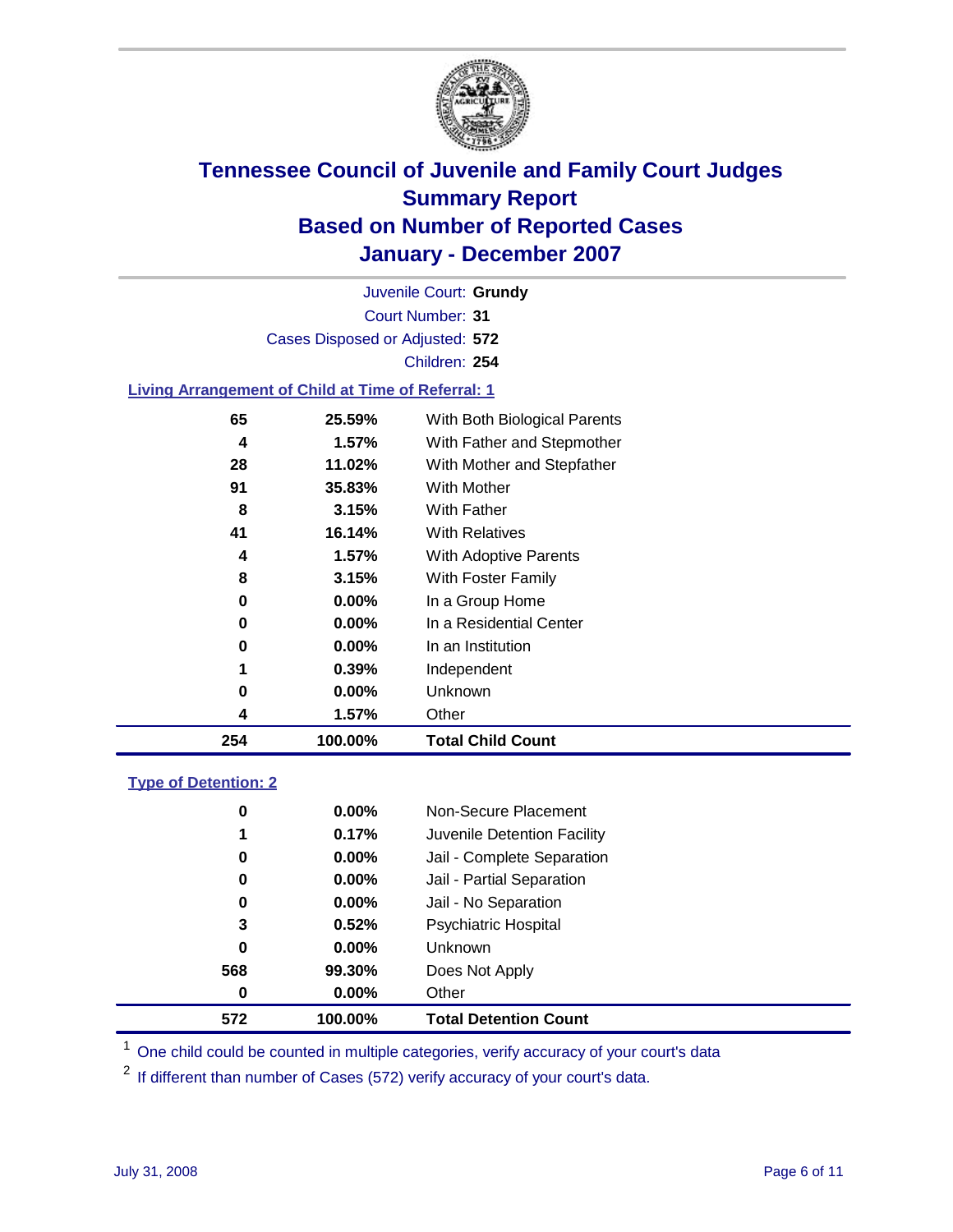

|                                                    | Juvenile Court: Grundy          |                                      |  |  |  |
|----------------------------------------------------|---------------------------------|--------------------------------------|--|--|--|
| Court Number: 31                                   |                                 |                                      |  |  |  |
|                                                    | Cases Disposed or Adjusted: 572 |                                      |  |  |  |
|                                                    |                                 | Children: 254                        |  |  |  |
| <b>Placement After Secure Detention Hearing: 1</b> |                                 |                                      |  |  |  |
| 0                                                  | 0.00%                           | Returned to Prior Living Arrangement |  |  |  |
| 0                                                  | 0.00%                           | Juvenile Detention Facility          |  |  |  |
| 0                                                  | 0.00%                           | Jail                                 |  |  |  |
| 0                                                  | 0.00%                           | Shelter / Group Home                 |  |  |  |
| 0                                                  | 0.00%                           | <b>Foster Family Home</b>            |  |  |  |
| 0                                                  | 0.00%                           | Psychiatric Hospital                 |  |  |  |
| 4                                                  | 0.70%                           | Unknown / Not Reported               |  |  |  |
| 568                                                | 99.30%                          | Does Not Apply                       |  |  |  |
| 0                                                  | 0.00%                           | Other                                |  |  |  |
| 572                                                | 100.00%                         | <b>Total Placement Count</b>         |  |  |  |
| <b>Intake Actions: 2</b>                           |                                 |                                      |  |  |  |
|                                                    |                                 |                                      |  |  |  |
| 284                                                | 44.38%                          | <b>Petition Filed</b>                |  |  |  |
| 14                                                 | 2.19%                           | <b>Motion Filed</b>                  |  |  |  |
| 56                                                 | 8.75%                           | <b>Citation Processed</b>            |  |  |  |
| $\mathbf{2}$                                       | 0.31%                           | Notification of Paternity Processed  |  |  |  |
| 283                                                | 44.22%                          | Scheduling of Judicial Review        |  |  |  |
| 0                                                  | 0.00%                           | Scheduling of Administrative Review  |  |  |  |
| 0                                                  | 0.00%                           | Scheduling of Foster Care Review     |  |  |  |
| 0                                                  | 0.00%                           | Unknown                              |  |  |  |
| 0                                                  | 0.00%                           | Does Not Apply                       |  |  |  |
| 1                                                  | 0.16%                           | Other                                |  |  |  |
| 640                                                |                                 |                                      |  |  |  |

<sup>1</sup> If different than number of Cases (572) verify accuracy of your court's data.

<sup>2</sup> If different than number of Referral Reasons (640), verify accuracy of your court's data.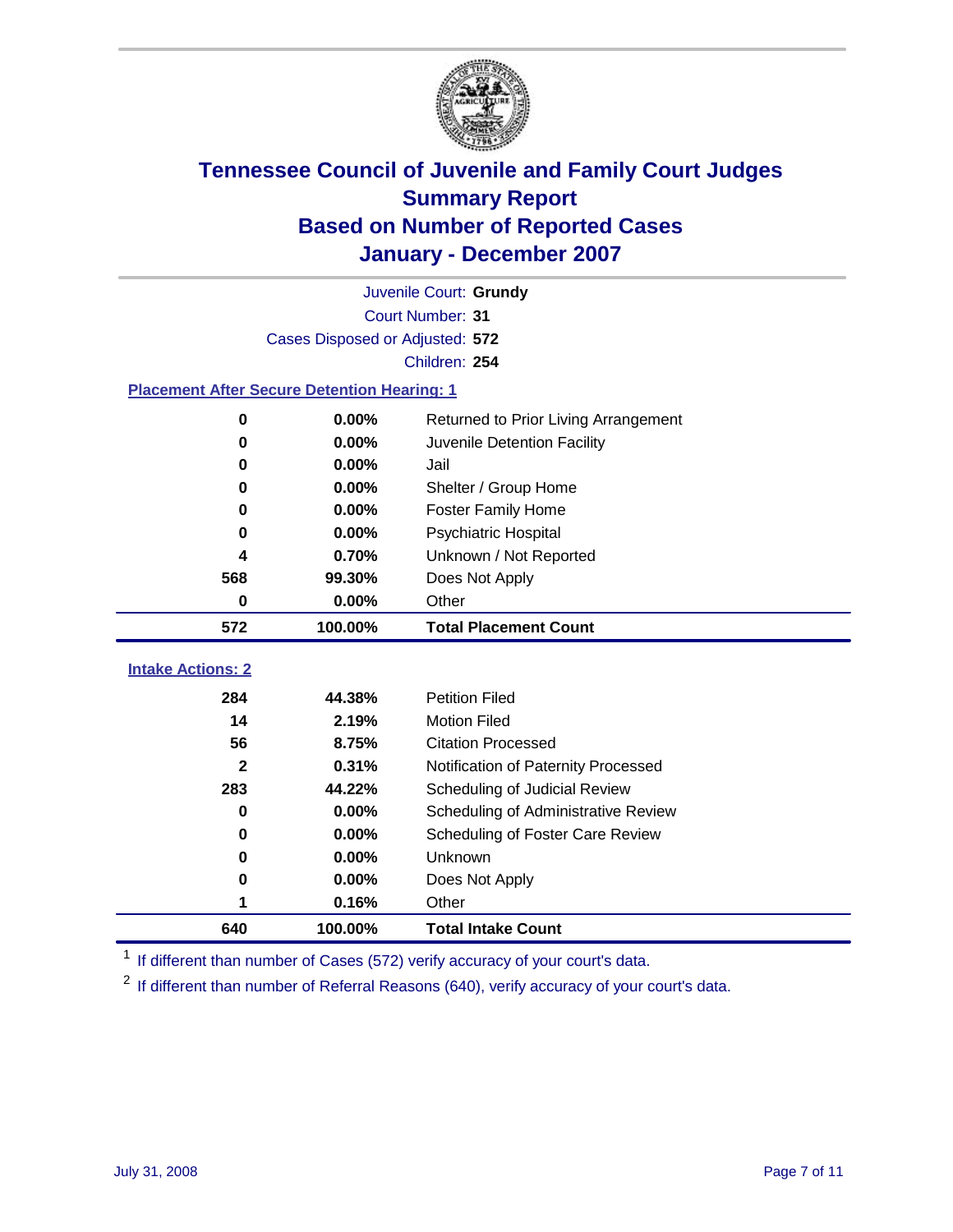

Court Number: **31** Juvenile Court: **Grundy** Cases Disposed or Adjusted: **572** Children: **254**

### **Last Grade Completed by Child: 1**

| 254 | 100.00% | <b>Total Child Count</b> |
|-----|---------|--------------------------|
| 0   | 0.00%   | Other                    |
| 0   | 0.00%   | Unknown                  |
| 0   | 0.00%   | Never Attended School    |
| 0   | 0.00%   | Graduated                |
| 4   | 1.57%   | <b>GED</b>               |
| 0   | 0.00%   | Non-Graded Special Ed    |
| 5   | 1.97%   | 12th Grade               |
| 32  | 12.60%  | 11th Grade               |
| 35  | 13.78%  | 10th Grade               |
| 27  | 10.63%  | 9th Grade                |
| 26  | 10.24%  | 8th Grade                |
| 11  | 4.33%   | 7th Grade                |
| 9   | 3.54%   | 6th Grade                |
| 6   | 2.36%   | 5th Grade                |
| 6   | 2.36%   | 4th Grade                |
| 13  | 5.12%   | 3rd Grade                |
| 6   | 2.36%   | 2nd Grade                |
| 6   | 2.36%   | 1st Grade                |
| 14  | 5.51%   | Kindergarten             |
| 1   | 0.39%   | Preschool                |
| 53  | 20.87%  | Too Young for School     |

### **Enrolled in Special Education: 1**

| 254 | 100.00%  | <b>Total Child Count</b> |  |
|-----|----------|--------------------------|--|
| 0   | $0.00\%$ | Unknown                  |  |
| 195 | 76.77%   | No                       |  |
| 59  | 23.23%   | Yes                      |  |

One child could be counted in multiple categories, verify accuracy of your court's data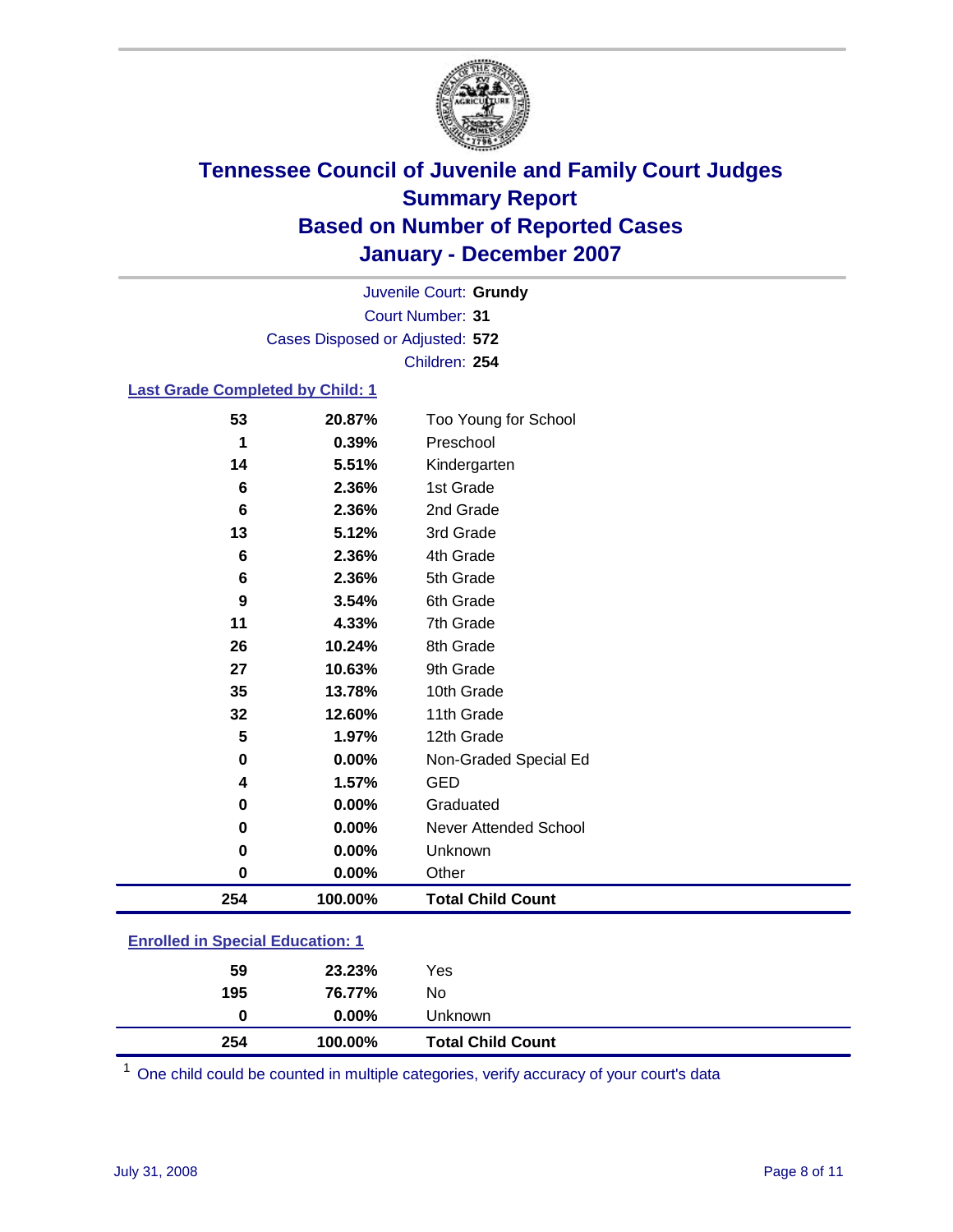

|                              |                                 | Juvenile Court: Grundy    |
|------------------------------|---------------------------------|---------------------------|
|                              |                                 | Court Number: 31          |
|                              | Cases Disposed or Adjusted: 572 |                           |
|                              |                                 | Children: 254             |
| <b>Action Executed By: 1</b> |                                 |                           |
| 640                          | 100.00%                         | Judge                     |
| 0                            | $0.00\%$                        | Referee                   |
| 0                            | $0.00\%$                        | <b>YSO</b>                |
| 0                            | $0.00\%$                        | Other                     |
| 0                            | $0.00\%$                        | Unknown / Not Reported    |
| 640                          | 100.00%                         | <b>Total Action Count</b> |

### **Formal / Informal Actions: 1**

| 1   | 0.16%    | Dismissed                                        |
|-----|----------|--------------------------------------------------|
| 0   | $0.00\%$ | Retired / Nolle Prosequi                         |
| 8   | 1.25%    | <b>Complaint Substantiated Delinquent</b>        |
| 64  | 10.00%   | <b>Complaint Substantiated Status Offender</b>   |
| 1   | 0.16%    | <b>Complaint Substantiated Dependent/Neglect</b> |
| 0   | $0.00\%$ | <b>Complaint Substantiated Abused</b>            |
| 0   | $0.00\%$ | <b>Complaint Substantiated Mentally III</b>      |
| 67  | 10.47%   | Informal Adjustment                              |
| 0   | $0.00\%$ | <b>Pretrial Diversion</b>                        |
| 0   | $0.00\%$ | <b>Transfer to Adult Court Hearing</b>           |
| 0   | $0.00\%$ | Charges Cleared by Transfer to Adult Court       |
| 499 | 77.97%   | Special Proceeding                               |
| 0   | $0.00\%$ | <b>Review Concluded</b>                          |
| 0   | $0.00\%$ | Case Held Open                                   |
| 0   | $0.00\%$ | Other                                            |
| 0   | 0.00%    | Unknown / Not Reported                           |
| 640 | 100.00%  | <b>Total Action Count</b>                        |

<sup>1</sup> If different than number of Referral Reasons (640), verify accuracy of your court's data.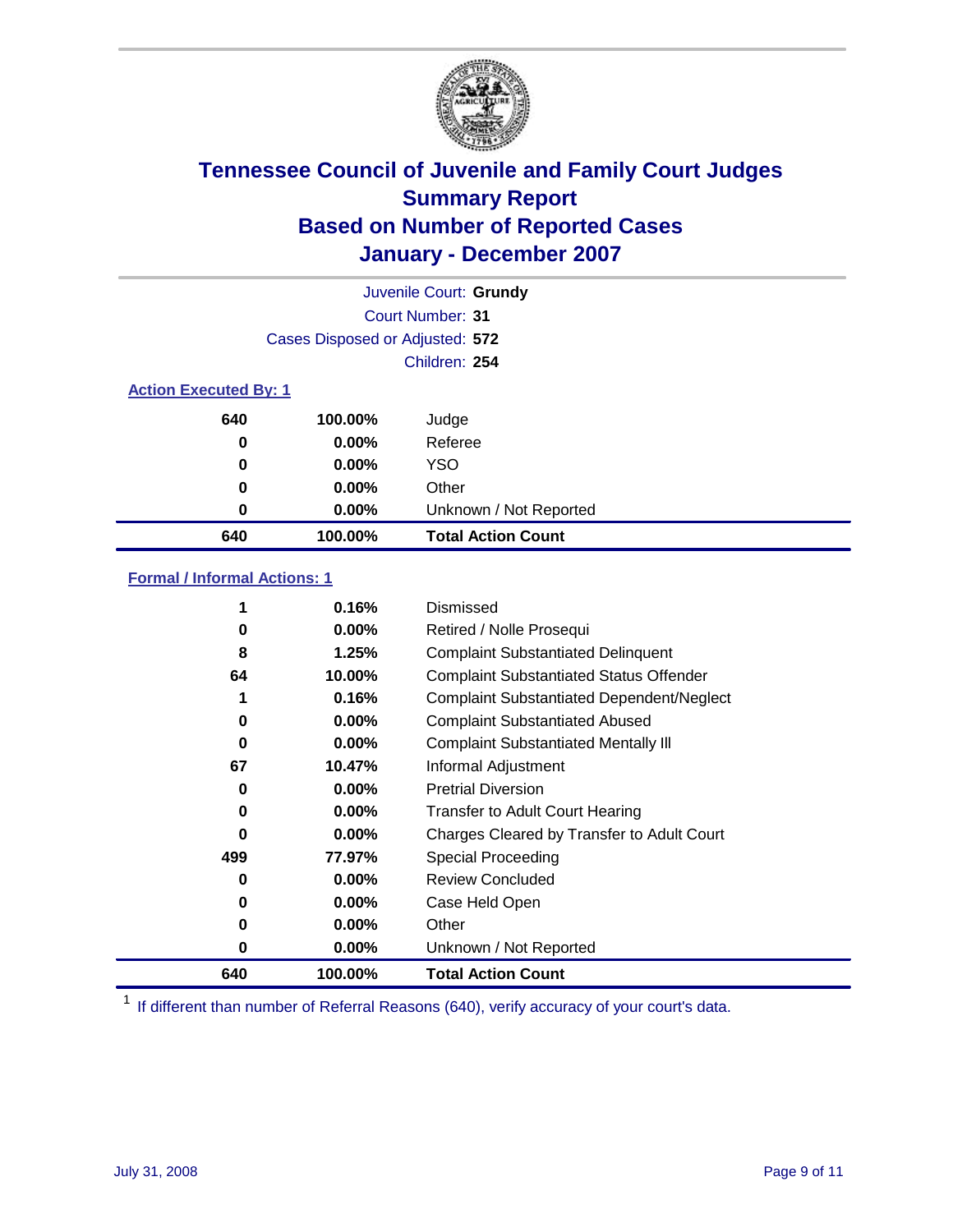

|                       |                                 | Juvenile Court: Grundy                                |
|-----------------------|---------------------------------|-------------------------------------------------------|
|                       |                                 | Court Number: 31                                      |
|                       | Cases Disposed or Adjusted: 572 |                                                       |
|                       |                                 | Children: 254                                         |
| <b>Case Outcomes:</b> |                                 | There can be multiple outcomes for one child or case. |
| 48                    | 3.47%                           | <b>Case Dismissed</b>                                 |
| 3                     | 0.22%                           | Case Retired or Nolle Prosequi                        |
| 351                   | 25.34%                          | Warned / Counseled                                    |
| 284                   | 20.51%                          | <b>Held Open For Review</b>                           |
| 17                    | 1.23%                           | Supervision / Probation to Juvenile Court             |
| 0                     | 0.00%                           | <b>Probation to Parents</b>                           |
| 15                    | 1.08%                           | Referral to Another Entity for Supervision / Service  |
| 13                    | 0.94%                           | Referred for Mental Health Counseling                 |
| 21                    | 1.52%                           | Referred for Alcohol and Drug Counseling              |
| 1                     | 0.07%                           | Referred to Alternative School                        |
| 0                     | 0.00%                           | Referred to Private Child Agency                      |
| 15                    | 1.08%                           | Referred to Defensive Driving School                  |
| 1                     | 0.07%                           | Referred to Alcohol Safety School                     |
| 24                    | 1.73%                           | Referred to Juvenile Court Education-Based Program    |
| 0                     | 0.00%                           | Driver's License Held Informally                      |
| 0                     | 0.00%                           | <b>Voluntary Placement with DMHMR</b>                 |
| 1                     | 0.07%                           | <b>Private Mental Health Placement</b>                |
| 0                     | 0.00%                           | <b>Private MR Placement</b>                           |
| 2                     | 0.14%                           | Placement with City/County Agency/Facility            |
| 0                     | 0.00%                           | Placement with Relative / Other Individual            |
| 41                    | 2.96%                           | Fine                                                  |
| 11                    | 0.79%                           | <b>Public Service</b>                                 |
| 3                     | 0.22%                           | Restitution                                           |
| 0                     | 0.00%                           | <b>Runaway Returned</b>                               |
| 12                    | 0.87%                           | No Contact Order                                      |
| 0                     | 0.00%                           | Injunction Other than No Contact Order                |
| 1                     | 0.07%                           | <b>House Arrest</b>                                   |
| 0                     | 0.00%                           | <b>Court Defined Curfew</b>                           |
| 0                     | 0.00%                           | Dismissed from Informal Adjustment                    |
| 0                     | 0.00%                           | <b>Dismissed from Pretrial Diversion</b>              |
| 0                     | 0.00%                           | Released from Probation                               |
| 3                     | 0.22%                           | <b>Transferred to Adult Court</b>                     |
| 0                     | 0.00%                           | <b>DMHMR Involuntary Commitment</b>                   |